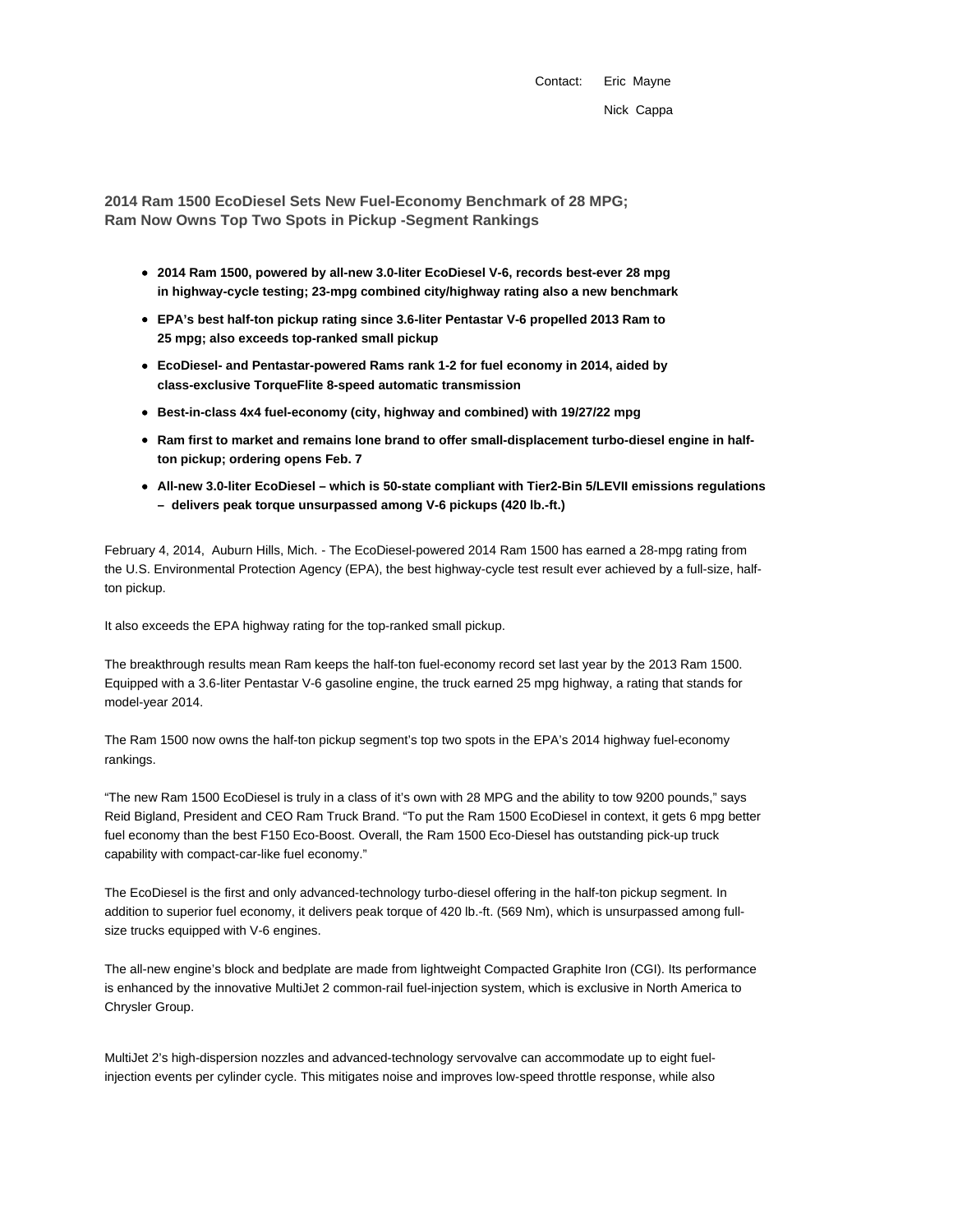reducing fuel consumption and emissions.

The all-new 3.0-liter EcoDiesel features state-of-the-art Selective Catalytic Reduction (SCR), high-pressure cooled Exhaust Gas Recirculation (EGR), variable swirl intake ports and a variable-geometry turbocharger. All contribute to 50-state compliance with Tier 2-Bin 5/LEV II emissions regulations.

Named one of Ward's 10 Best Engines for 2014, the EcoDiesel V-6 was a significant factor in the Ram 1500's selection as 2014 Motor Trend Truck of the Year. The Ram 1500 is the first vehicle to win this prestigious award in back to back years.

Chrysler Group's segment-exclusive TorqueFlite 8-speed automatic transmission further improves the Ram 1500's fuel efficiency. While enabling optimal engine speed in a wide range of driving conditions, the advanced-technology gearbox benefits from a thermal-management system that quickly warms transmission oil to reduce pumping losses associated with cold, low-viscosity fluid.

The 2014 Ram 1500's efficiencies are not restricted to powertrain technologies. Other key features include:

- Active grille shutters that optimize air flow for improved aerodynamics
- Electric Power Steering (EPS), which relieves the engine from constantly turning a hydraulic pump
- Thoughtful material-use strategies that leverage lightweight aluminum for components such as hoods that do not compromise capability

Pricing for the 2014 Ram 1500 starts at \$24,200, plus \$1,195 destination. The exclusive V-6 EcoDiesel with TorqueFlite eight-speed automatic transmission is priced \$2,850 greater than a similarly equipped Ram 1500 with a 5.7-liter HEMI® V-8 with TorqueFlite 8-speed transmission.

Ordering for EcoDiesel models begins Feb. 7.

The 2014 Ram 1500 is backed with an unsurpassed five-year /100,000-mile Powertrain Limited Warranty. The powertrain-limited warranty, which is transferrable, covers the cost of all parts and labor needed to repair a covered powertrain component – engine, transmission and drive system.

The standard three-year / 36,000-mile Basic Limited Warranty provides bumper-to-bumper coverage for the Ram 1500, from the body to the electrical system.

The 2014 Ram 1500 is built at the Warren Truck Assembly Plant (Warren, Mich.), which has assembled more than 12.5 million trucks since it started operations in 1938. Regular Cab models of the 2014 Ram 1500 are built at the Saltillo Truck Assembly Plant in Saltillo, Mexico.

## **Ram Truck Brand**

In 2009, the Ram Truck brand launched as a stand-alone division, focused on meeting the demands of truck buyers and delivering benchmark-quality vehicles. With a full lineup of trucks, the Ram 1500, 2500/3500 Heavy Duty, 3500/4500/5500 Chassis Cab, ProMaster and ProMaster City, the Ram brand builds trucks that get the hard work done and families where they need to go.

Ram is the number one brand in new vehicle quality and is the only truck-exclusive brand to ever finish first in J.D. Power's Initial Quality Study (2021), which tracks new vehicle performance over the first three months of ownership. In the same study, Ram Heavy Duty models also scored best, making Ram the number-one truck brand in new vehicle quality among large heavy-duty pickups.

In addition, the latest J.D. Power APEAL study - which rates the emotional bond between customers and their vehicles – named the 2021 Ram 1500 as the best vehicle in the large light-duty pickup category. This marks the second straight year Ram 1500 has received top honors.

The 2022 Ram 1500 lineup includes the Know & Go mobile app featuring an immersive experience for customers